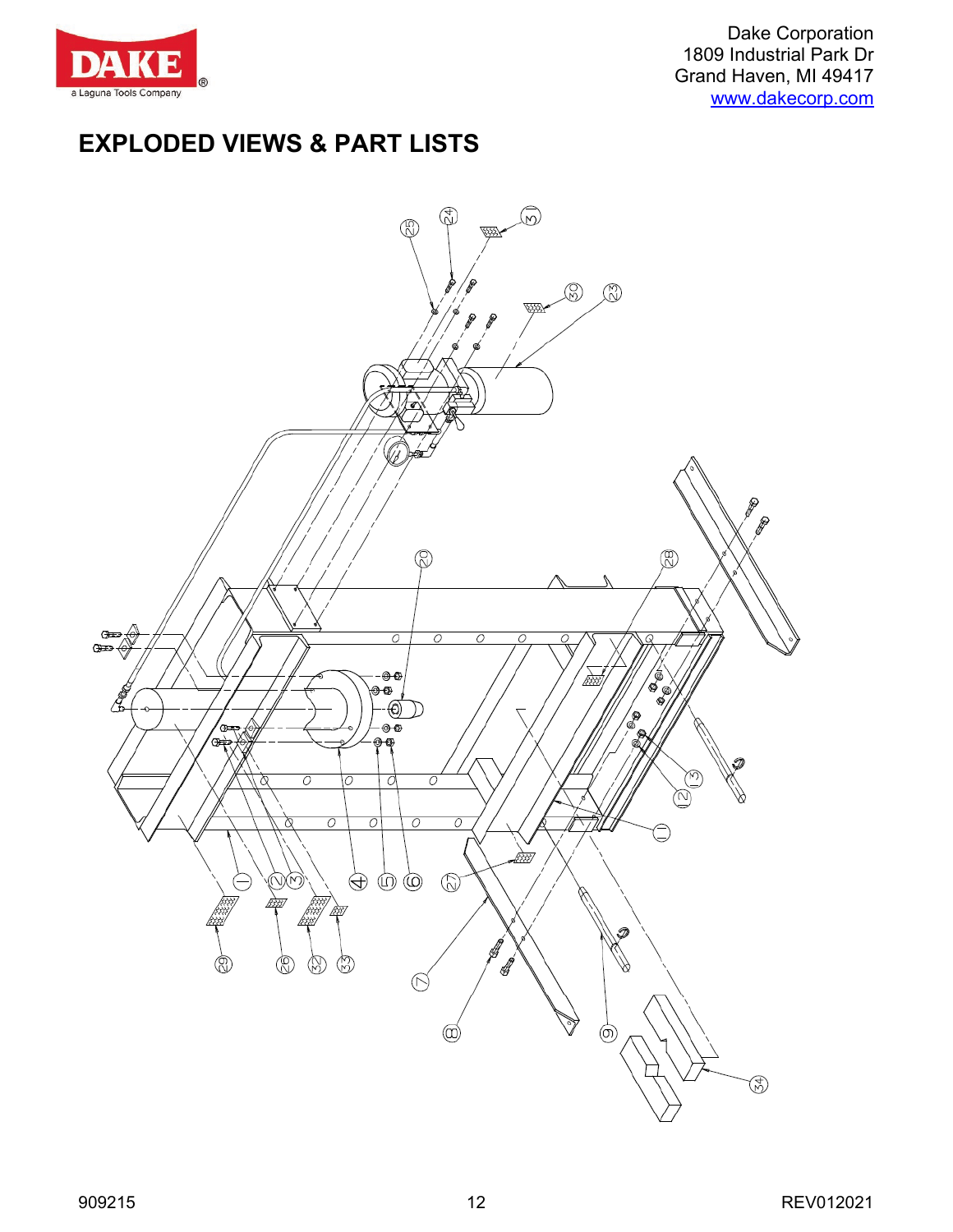

| Item           | <b>Part Description</b>             | Part No. | <u>Qty</u>     |
|----------------|-------------------------------------|----------|----------------|
| 1              | Frame                               | 86684    | 1              |
| $\overline{2}$ | 1/2" - 13NC x 2 3/4"                | 43355    | $\overline{4}$ |
| 3              | 1/2" Channel Washer                 | 43657    | 4              |
| 4              | <b>Work-head Assembly</b>           | 716640   | 1              |
| 5              | 1/2" Lock Washer                    | 43647    | 4              |
| 6              | 1/2" - 13 Hex Nut                   | 43916    | 4              |
| $\overline{7}$ | Base Angle                          | 978      | $\overline{2}$ |
| 8              | $1/2" - 13 \times 1 - 1/2"$ Grade 5 | 43349    | 4              |
| 9              | <b>Table Pin</b>                    | 85407    | $\overline{2}$ |
| 11             | <b>Table Channel</b>                | 86682    | 1              |
| 12             | 1/2" Lock Washer                    | 43644    | $\overline{4}$ |
| 13             | 1/2" - 13 Hex Nut                   | 43916    | 4              |
| 20             | <b>Nose Piece</b>                   | 86683    | 1              |
| 23             | <b>Hydraulic Power Unit</b>         | 300265PU | 1              |
| 24             | 5/16" - 18NC x 1"                   | 43315    | 4              |
| 25             | 5/16" Flat Washer                   | 43632    | 4              |
| 27             | <b>Warning Label</b>                | 84487    |                |
| 28             | <b>Warning Label</b>                | 84399    |                |
| 29             | 3-IN-1 Warning Label                | 300168   |                |
| 30             | <b>Safety Instructions</b>          | 76462    |                |
| 31             | <b>Warning Label</b>                | 84395    |                |
| 32             | <b>DAKE Name Plate</b>              | 81002    |                |
| 33             | Made In USA Plate                   | 76936    | 1              |
| 34             | <b>Table Plates</b>                 | 85508    | $\overline{2}$ |

| <b>PARTS NOT ILLISTRATED</b>     |                                                            |           |                |  |  |  |
|----------------------------------|------------------------------------------------------------|-----------|----------------|--|--|--|
| <b>Item</b>                      | <b>Description</b>                                         | Part No.  | Qty            |  |  |  |
| <b>Breather Vent &amp; Elbow</b> | Reservoir fill port                                        | 300267    |                |  |  |  |
| <b>Eyebolts</b>                  |                                                            | 300284    | $\overline{2}$ |  |  |  |
| <b>Triangular Snap Hooks</b>     |                                                            | 300285    | 4              |  |  |  |
| Coil Chain                       |                                                            | 78477     | $\overline{2}$ |  |  |  |
| Gauge                            | Tons/PSI                                                   | 302938    |                |  |  |  |
| Reservoir                        | 2 Gallons                                                  | 300269    |                |  |  |  |
| <b>Valve Kit</b>                 | Fittings, hoses, valve,<br>manifold, bolts, & O-rings      | 300265KIT |                |  |  |  |
| <b>Optional Check Valve</b>      |                                                            | 302071    |                |  |  |  |
| <b>Optional Relief Valve</b>     | 290-3625 PSI or 20-250 Bar                                 | 301949    |                |  |  |  |
| <b>Optional Relief Valve</b>     | 43.5-435 PSI or 3-30 Bar                                   | 302197    | 1              |  |  |  |
| Bolts SHC #10-24 x 1-3/4"        | Mounting bolts for valve only                              | 43403     | 4              |  |  |  |
| Bolts SHC #10-24 x 2-3/4"        | Mounting bolts for valve,<br>relieve valve, or check valve | 76749     | 4              |  |  |  |
| Bolts SHC #10-24 x 4-1/2"        | Mounting bolts for valve,<br>relieve valve, or check valve | 302221    | 4              |  |  |  |